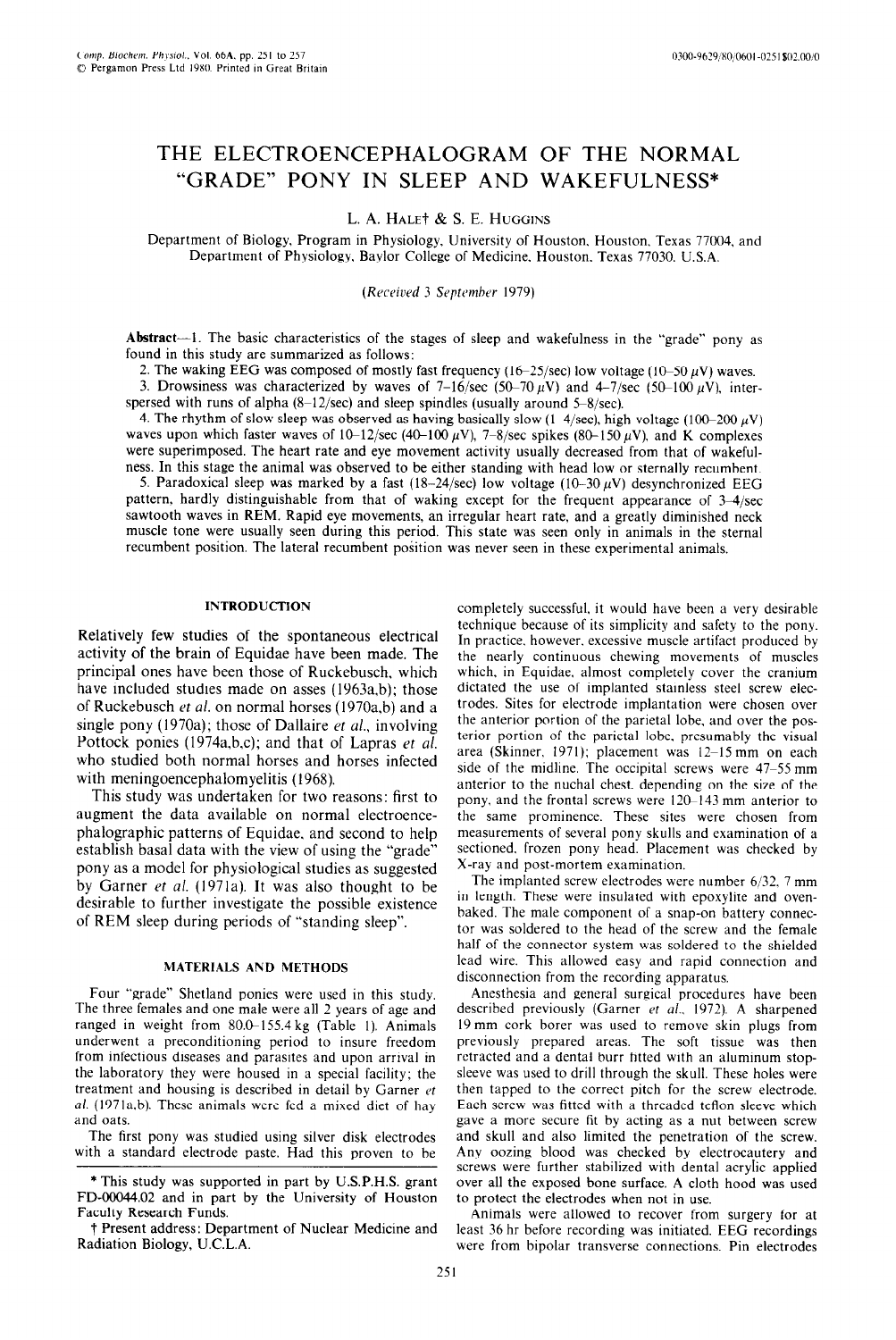|          |    | Sex    | Aqe   | Weight             | EEG Electrodes         |
|----------|----|--------|-------|--------------------|------------------------|
| Pony     | I  | Male   | 2 yrs | $93.0$ $kg$        | Silver Plates          |
| Pony     | IJ | Female | 2 yrs | $95.3$ $kg$        | Stainless Steel Screws |
| Pony III |    | Female | 2 yrs | 80.0 <sub>kg</sub> | Stainless Steel Screws |
| Pony     | IV | Female | 2 yrs | $155.4 \text{ kg}$ | Stainless Steel Screws |
|          |    |        |       |                    |                        |

Table 1. Data on animal subjects

Table 2. EEG frequencies and amplitudes for the "grade" pony in various stages of sleep and wakefulness

| Pony |     | Awake                                          | Drowsy                                           | Slow-sleep                                                  | <b>REM+</b>                      |
|------|-----|------------------------------------------------|--------------------------------------------------|-------------------------------------------------------------|----------------------------------|
| Pony | I   |                                                |                                                  |                                                             |                                  |
|      |     |                                                |                                                  | $10-12/sec$                                                 |                                  |
|      |     |                                                |                                                  |                                                             |                                  |
|      |     |                                                |                                                  | $1 - 2/sec^*$                                               |                                  |
| Pony | II  | $18 - 22/sec$<br>$(10-30 \text{ }\mu\text{V})$ |                                                  |                                                             | $18 - 22/sec$<br>$(10-30 \mu V)$ |
|      |     |                                                | $7-12/sec$<br>$(50-70 \; \mu V)$                 | $10-12/sec$<br>$(40-70 \text{ }\mu\text{V})$                |                                  |
|      |     |                                                | $4/\text{sec}$<br>$(70-100 \text{ }\mu\text{V})$ | $7-8/\text{sec}$<br>$(80-100 \text{ }\mu\text{V})$          |                                  |
|      |     |                                                |                                                  | $\star$<br>$1 - 4/sec$<br>$(100 - 200 \text{ }\mu\text{V})$ |                                  |
| Pony | III | 25/sec<br>$(10-20 \text{ }\mu\text{V})$        |                                                  |                                                             | $18-24/sec$<br>$(10-20 \mu V)$   |
|      |     |                                                | $7-12/sec$<br>$(50-70 \text{ }\mu\text{V})$      | $10-12/sec$<br>$(50-100 \mu V)$                             |                                  |
|      |     |                                                | $4-5/sec$<br>$(80 - 100 \text{ }\mu\text{V})$    | $7 - 8/sec$<br>$(100 \; \mu V)$                             |                                  |
|      |     |                                                |                                                  | $1-4/sec$<br>$(150-200 \mu V)$                              |                                  |
| Pony | ΙV  | $16-22/sec$<br>$(20 - 50 \text{ }\mu\text{V})$ |                                                  |                                                             |                                  |
|      |     |                                                | $12 - 16$ /sec<br>$(50 \, \mu V)$                | $10-12/sec$<br>$(50-100 \text{ }\mu\text{V})$               |                                  |
|      |     |                                                | $5 - 7$ /sec<br>$(50-100 \text{ }\mu\text{V})$   | $7 - 8$ /sec<br>$(100 - 150 \mu V)$                         |                                  |
|      |     |                                                |                                                  | $2 - 4$ /sec<br>$(150 - 200 \text{ }\mu\text{V})$           |                                  |

\*Dominant frequency.

t Ponies I and IV failed to show any REM sleep and were never seen to sieep in the recumbent position.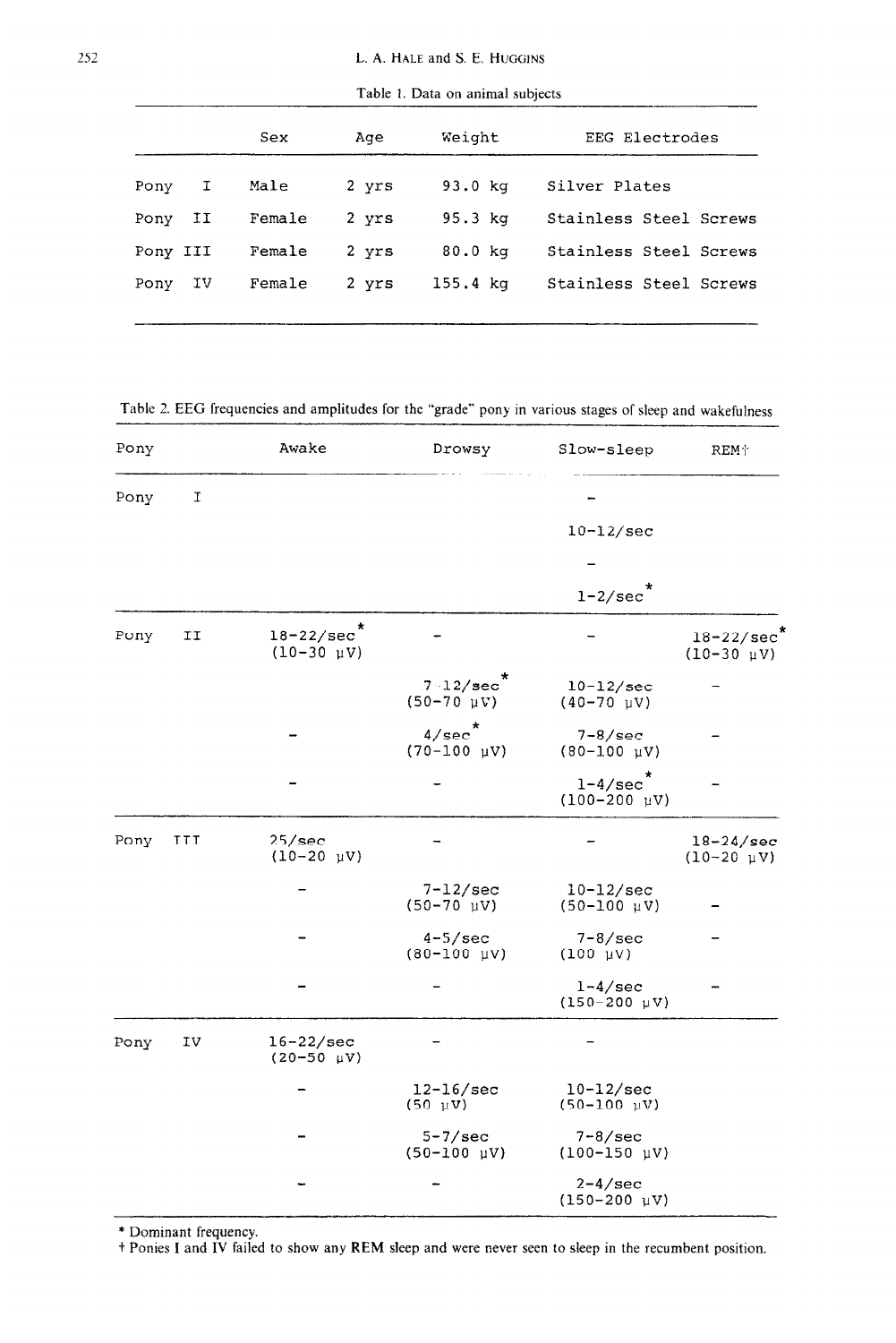were used to record electro-oculograms (EOG) and electromyograms (EMG) and served as ground connections. No separate electrodes were used for recording the electrocardiogram (ECG). but it was usually detectable in the EMG recording when the animal was drowsy or asleep, although not in the waking condition.

All recording was done while the pony was in the stall in which it was normally housed in the laboratory. Leads from all electrodes were hound into a single cable attached mid-dorsally to a surcingle; this cable was supported from above with a spring and counter-weight to prevent tangling and unnecessary strain on the electrodes. A Physiograph (Narco-Biosystems, Inc., P.O. Box 12511, Houston, Texas, 77017). equipped with an automatic timing device which turned the paper control on for 10min out of each half hour. was used much of the time but manual control could be used to record continuously. Two types of preamplifier systems were used: for the electro-oculogram, a Reograph (Narco-Biosystems) coupled with a Cardiac Preamplifier (Narco-Biosystems), and for electromyograms and electroencephalo&rams. a Hi-Gain Preamplifier (Narco-Biosystems). In order to damp the signal when the paper was not running, a 330-ohm resistor was connected across the pen motor on the EMG channel and 470-ohm resistors across the other channels.

While recording was being done with the pony in its accustomed stall, the operator was in a separate room about 4 m away and out of the pony's field of vision. The recording room was well lighted, but the room containing the pony's stall was dimly lit. A mirror placed above the stall permitted viewing the animal without entering that room or disturbing the pony. Recording was limited to 8 hr night periods, two for ponies I and III and three nights for ponies II and IV.

All records were analyzed manually with the aid of a Sheatz ruler (Sheatz, 1964).

# **RESULTS**

A summary of EEG data is found in Table 2. The pattern of electrical activity for waking animals and three stages of diminished alertness. i.e. drowsy, slowsleep, and REM sleep. were clearly distinguished in ponies II and III. Pony I had excessive muscle activity superimposed on the EEG. such that only when it was deeply asleep could the EEG be calibrated. Neither pony I nor IV lay down and both failed to show REM sleep.

In the alert, awake ponies the EEG showed a dominant fast frequency, low voltage, desynchronized rhythm varying slightly from individual to individual. but in the  $16-25/\text{sec}$  and  $1-50 \mu\text{V}$  ranges. Pony III had the fastest frequency and the lowest voltage {Fig. 1). The neck muscle myograms of waking ponies were of high voltage (50--100  $\mu$ V), and the EOG showed a high frequency of eye movements. Heart rates were not available in this awake condition (Fig. 1). Table 3 presents a review of EMG, EOG, and heart rate as they accompanied the various sleep stages.

As the ponies became drowsy, EEG frequencies decreased and amplitudes increased. Two rhythms of approximately equal importance were seen, both of which might be described as midrange in frequency and amplitude; one was in the 7-16/sec and 50-70  $\mu$ V range, and the other was in the  $4-7/\text{sec}$  and 50-100  $\mu$ V range (Fig. 2). In addition, runs of waves having an alpha frequency,  $8-12$ /sec, lasting a few sec were seen in all three ponies, as well as spindle-like formations of slower, 5-8/sec, frequencies. Both the alpha and spindle activities were more prominent from the occipital iead (Fig. 3). The heart rate differed in the two drowsy ponies from which it was recorded: 51/min for pony III, which was the smallest of the animals, and  $32/\text{min}$  for pony IV, which was the largest. The EMG **had** dropped in amplitude to 30–50  $\mu$ V in the drowsy state and eye movement was diminished.

Animals in what was judged to be a deep stage of "slow-sleep" showed a dominant slow, high voltage rhythm of 1-4/sec and 100-200  $\mu$ V with mid-range patterns in the 7-8/sec,  $80150 \mu V$  and  $10-12$ /sec,  $40-100 \mu V$  groups superimposed, the former often appearing spike-like (Fig. 4). There were also Whdt appeared to be K-complexes consisting of one or two high voltage (150  $\mu$ V), sharp waves followed by spindles of  $10-12$ /sec activity (Fig. 5). These were more prominent from the posterior electrode placements. During slow sleep the heart rate did not



Fig. 1. EEG of pony III when fully awake showing dominant 25/sec waves with an amplitude of  $10-30~\mu$ V. Also shown are the high degree of muscle activity and the frequent eye movements.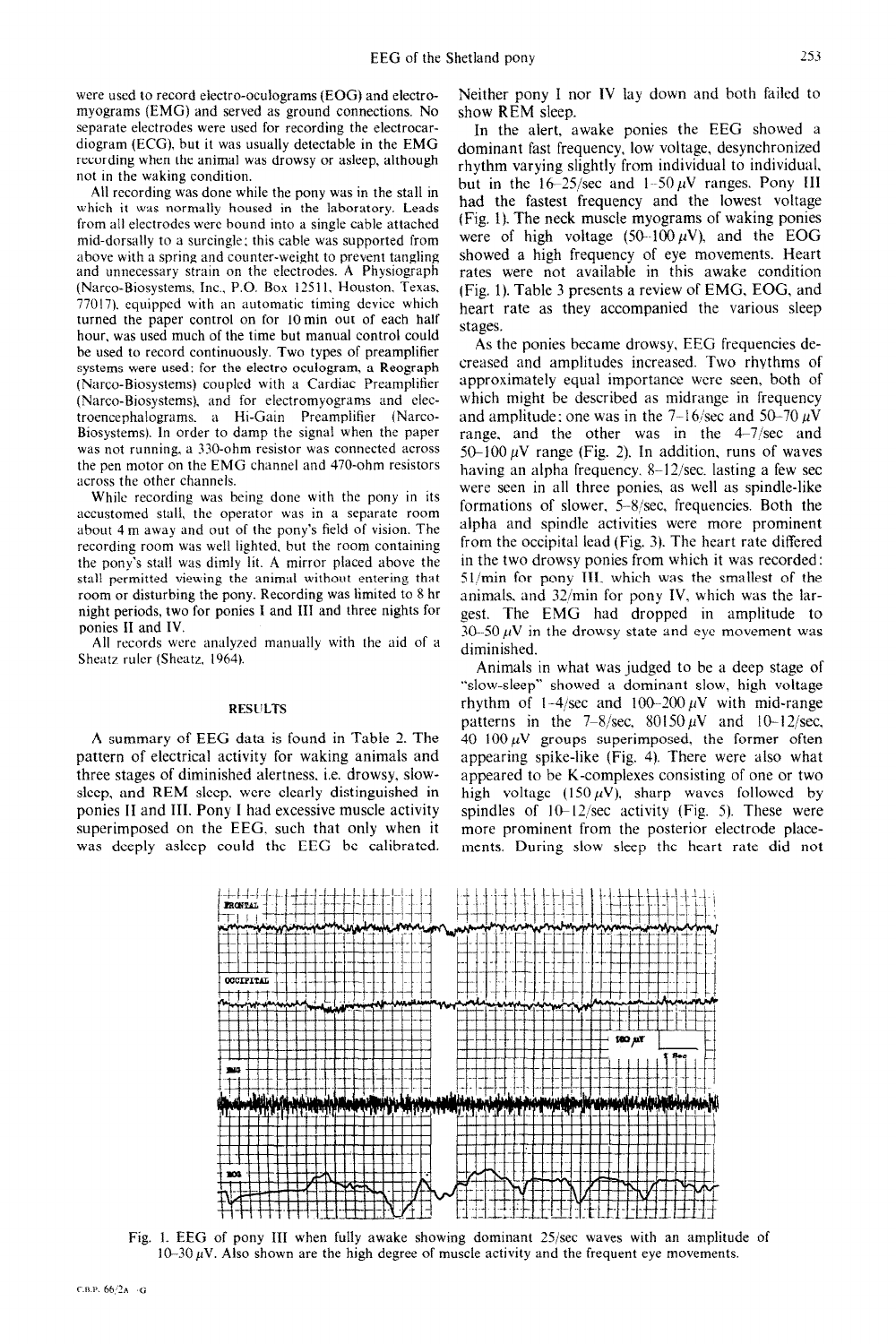|                        | Awake                 | Drowsy                | Slow-sleep        | <b>REM</b>        |
|------------------------|-----------------------|-----------------------|-------------------|-------------------|
| Heart rate<br>pony III |                       | 51                    | $50 - 51$         | $49 - 53$         |
| Heart rate<br>pony IV  |                       | 32                    | $30*$             |                   |
| $EMG$ $(av.)$          | $50 - 100 \text{ uV}$ | $30 - 50$ $\mu$ V     | $20 - 40$ $\mu$ V | $0 - 10$ $\mu$ V  |
| $EOG$ $(av.)$          | High<br>frequency     | Moderate<br>frequency | Low<br>frequency  | High<br>frequency |

Table 3. Heart rate, EMC, and EOG in relation to sleep

\* Incomplete heart block and dropped beats were conspicuous features.

change materially from that seen in the drowsy animal, but animal IV showed considerable irregularity with  $R-R$  intervals varying from 3.5-5.3 sec, usually appearing as two or three beats with reduced intervals followed by one beat of a longer interval. The amplitude of the EMG of the neck and the frequency of eye movement both diminished. Animals might be either standing with the head very low. sometimes nearly reaching the floor. or they might be lying down when this pattern was displayed.

In both pony II and pony III. a condition comparable to the REM sleep of other mammals was seen. but only during the periods when the animals were recumbent, At this time the dominant activity was desynchronized high frequency  $(18-24/\text{sec})$  and low voltage (10-30  $\mu$ V) with intermittent slow waves and notably a rather regular sawtooth wave with a frequency of 3-4/sec and a moderate amplitude of 50  $\mu$ V (Fig. 6). When this general pattern was present, pony III showed a very irregular heart rate. averaging  $49-53$ /min, but with individual R-R intervals varying between 0.75 and 1.25 sec. The EMG of the neck muscles of the ponies displaying this stage of sleep was low in amplitude  $(0-10 \,\mu\text{V})$  and both animals then displayed greatly increased ocular activity.

In ponies II and III. REM sleep accounted for a

significant portion of the time spent sleeping in the recumbent position. In pony II this amounted to  $44\%$ of the recumbent sleeping time with individual REM periods lasting from 3.0–5.8 min. In pony III the percentage was less,  $33\%$ , but the average periods were longer. 3.8–8.0 min. Both animals slept only in the sternal recumbent position with the head resting on either the ground or on a forelimb; neither adopted the lateral recumbent position. Ponies I and IV did not lie down during any recording session, and actually lay down very little during the entire period during which they were kept in the laboratory under observation.

## **DISCUSSION**

The electroencephalographic sleep-waking patterns in the "grade" pony and other concomitant physiological events agree substantially with those found by Ruckebusch, Dallaire & Ruckebusch, and Ruckebusch et al. (1963a,b; 1970a,b; 1974a,b) and therefore stages of the sleep-waking continuum in this study are those used by Ruckebusch, i.e. waking, drowsy, slow wave sleep, and paradoxical sleep. The EEG patterns described in this study are in part similar to those outlined by Dement & Kleitman (1957) for man,



Fig. 2. Drowsiness as seen in pony III with some runs of alpha frequency  $(10 \tcdot 12/\text{sec})$ .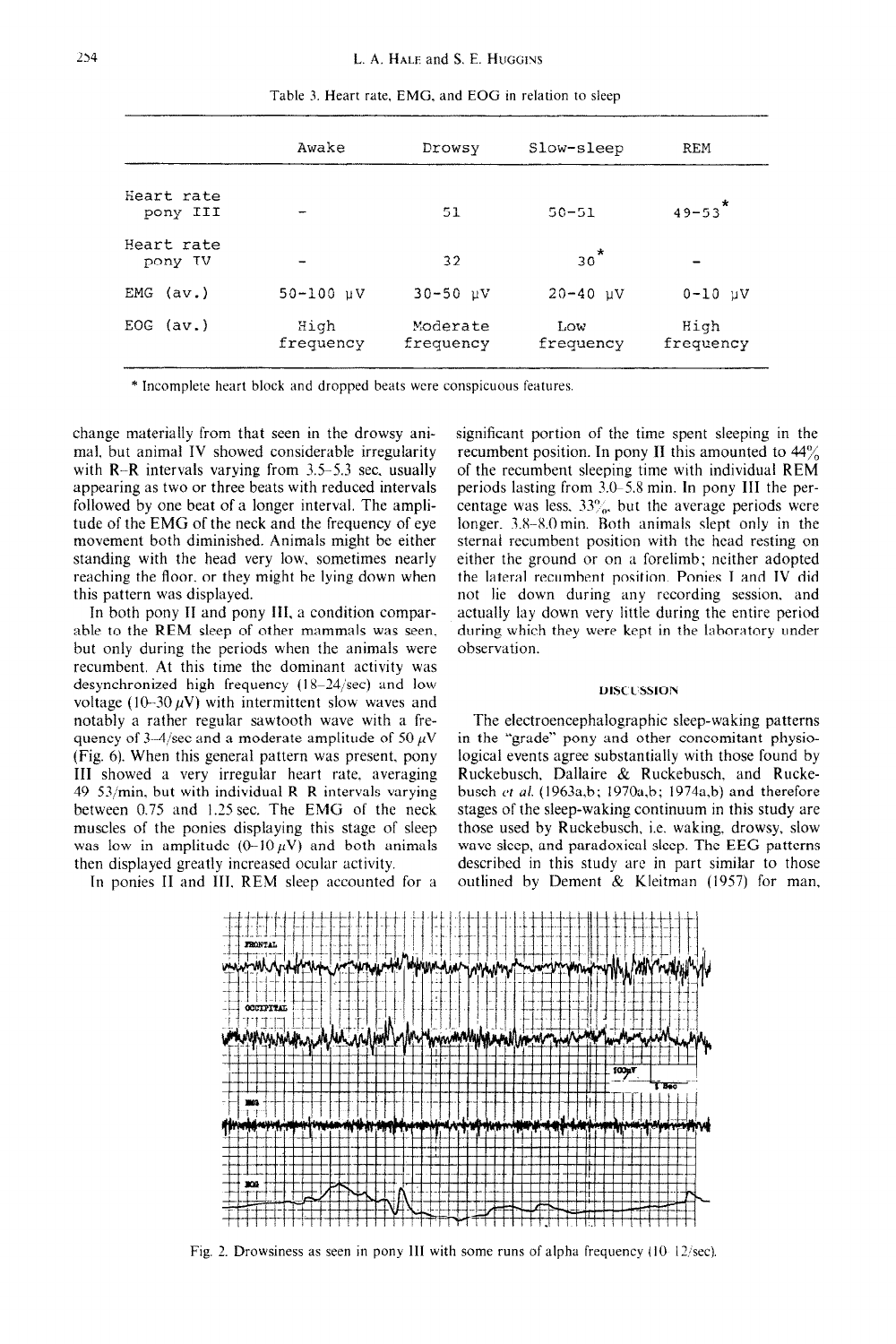

Fig. 3. More drowsy than in Fig. 2, waves of  $7-12/\text{sec}$  (50-70  $\mu$ V). The arrow  $\downarrow$  marks a high voltage sleep spindle. EMG is of low voltage and ocular activity is much reduced.



Fig. 4. Slow sleep as seen in pony III with dominant  $1-4/\text{sec}$  (150-200  $\mu$ V) rhythm and superimposed 7-8/sec (100  $\mu$ V) and 10-12/sec (50-100  $\mu$ V) rhythms. Arrow 1 marks a K-complex. EMG voltage and eye movement are reduced.



Fig. 5. Slightly deeper sleep stage that Fig. 4. Only movement shown by the EOG is probably the pulse of a large artery nearby,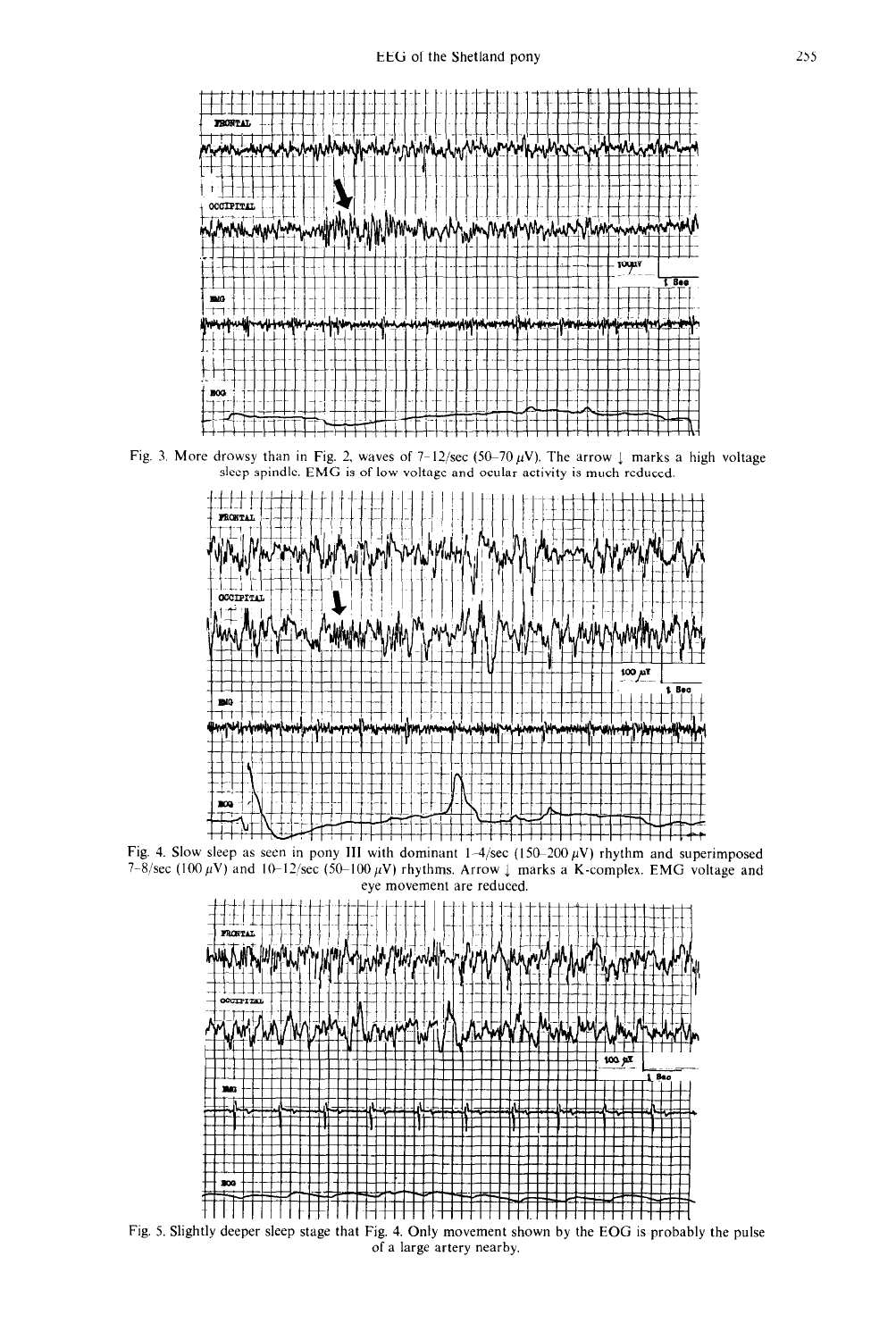

Fig. 6. REM sleep as illustrated by pony III showing 18-25/sec desynchronized waves of low voltage (10–20  $\mu$ V). Some "sawtooth" waves. The EMG is almost nonexistent, and therefore the ECG, which is quite irregular. comes through clearly. There are fine, rapid eye movements.

although it was not possible to distinguish the subtleties of the four human sleep stages, and there *was no*  stage in which there was a conspicuous, nearly continuous alpha rhythm, such as is seen in the relaxed but awake human subject.

The stage described here as drowsiness has characteristics described by Dement & Kleitman as occurring in both stage I and stage II human sleep, namely, an intermittent alpha rhythm and scattered spindlelike activity. Slow sleep in the pony is similar to stage III sleep in man with scattered spindles interspersed with waves in the delta frequency range. There is not, either in this study or in the published records of Ruckebusch, or of Dallaire, a pattern truly resembling human stage IV sleep with its almost pure delta rhythm. It may be that Equidae need a long period of adjustment to their surroundings before they sleep profoundly. The Equidae studied by Dallaire & Ruckebusch as well as the two ponies in this study did, however, display typical REM sleep, which is usually considered to indicate profound relaxation.

Ruckebusch et al. (1970) were able to determine from continuous recordings that  $4.1-9.7\%$  of the 12-hr night recording consisted of REM sleep and that the duration of individual REM periods was 2.1- 13.4 min. Dallaire & Ruckebusch later found that in Pottock ponies REM sleep accounted for from S-15% of the 12-hr night recordings or  $20-33\%$  of the time in the recumbent position, depending on the food, i.e. hay or oats. In the present investigation, REM periods were similar in length to those seen by others varying from 3.0-8.0 min.

REM sleep occupied  $44\%$  of the time that pony II was recumbent and 33% for pony III. The mixed hay and oat diet of the present group did not, as might be expected, lead to a time duration of REM intermediate between the separate hay and oat diet seen by Dallaire. Ruckebusch & Dallaire found that animals lay in lateral recumbency for about  $20\%$  of the total lying down time. This position was not observed in the present study but the animals exhibiting REM sleep were always found in the sternal recumbent position. In neither study was paradoxical sleep observed in standing animals. Presumably standing is not compatible with the profound muscle relaxation of the REM complex.

As has been stated by Dallaire  $& R$ uckebusch, each animal **has** its own pattern of sleep and this is nowhere better illustrated than in cardiac activity. In the earlier papers Ruckebusch & Dallaire did not comment much on cardiac activity but in their 1974 paper (Dallaire & Ruckebusch, 1974b) they observed irregularly during paradoxical sleep of about the same degree as was seen here in pony III. In pony IV of the present study there was a very conspicuous cardiac irregularity including incomplete block and dropped beats during SWS. Possibly it was this cardiac "problem" which prevents recumbency and therefore REM sleep in pony IV. As was observed by Dallaire & Ruckebusch the cardiac irregularity of pony III did not alter the overall heart rate and the changes in overall rate seen in pony IV were not substantial.

The fact that the present study used female ponies for the main body of data and used animals of uniform age make the general agreement with the work of Dallaire & Ruckebusch more significant because they used primarily males ranging in age from 6 months to 6 years.

Acknowledgements-- The authors wish to express gratitude to Dr Leslie M. Geddes who made the ponies available; to acknowledge the assistance of J. P. Rosborough D.V.M., Ph.D.. in the surgical preparation of the animals; and to recognize the help of Arno Moore. John Vasku, Cruz Martinez. and Ernest0 Arriaga in the design and modification of apparatus.

### REFERENCES

- DALLAIRE A. & RUCKEBUSCH Y. (1974a) Sleep and wakefulness in the housed pony under different dietary conditions. *Can. J. comp. Med.* 38, 65-71.
- DALLAIRE A. & RUCKEBUSCH Y. (1974b) Sleep patterns in the pony with observations on partial perceptual deprivation. *Physiol. Behac. 12, 789.. 796.*
- DALLAIRE A., TOUTAIN P. L. & RUCKEBUSCH Y. (1974c) Sur la périodicité du sommeil paradoxal: faits et hypothèses. *Phj5ioi. Beltar.* 13, 395-400.